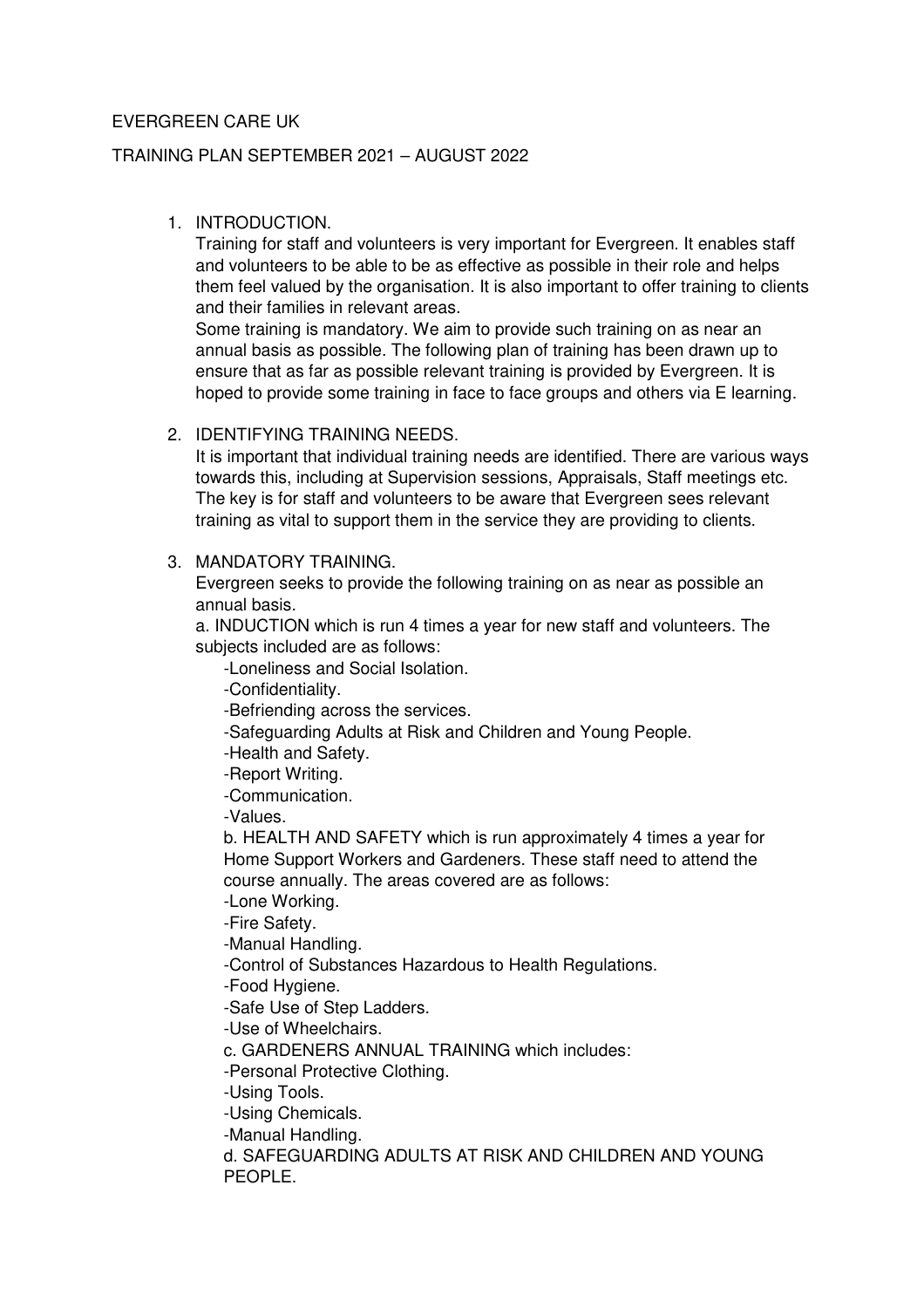e. FOOD HYGIENE.

f. CLIENT INDEPENDENCE MOVING AND HANDLING.

- 4. OTHER TRAINING.
	- a. DEMENTIA.

It is planned to run more one hour Dementia Friends sessions which have been so well received in the past.

In addition we will seek other opportunities for training on this subject which is particularly important because we estimate that around half of our clients have some form of dementia.

We will also explore more training on this subject with Claire Stirling a Memory Nurse. Claire has helped us so well in the past with Dementia training.

b. FIRST AID.

This course is run up to 4 times a year. In view of the Coronavirus we may have to reduce the training sessions but will seek to run the course if possible.

c. EQUALITY AND DIVERSITY.

The aim is to run this course via E learning.

d. DEALING WITH CONFLICT AND CONFRONTATION.

This course would cover the following areas:

-Causes and responses of conflict.

-Factors affecting behaviour.

-Managing aggression.

-Importance of staying calm.

-What to avoid and what to focus on.

-5 D's of effective confrontation management.

e. STROKE AWARENESS.

It is planned to seek a speaker to give a talk on this subject.

- e. BEREAVEMENT.
- f. MENTAL HEALTH AWARENESS.

This course was very effectively run by MIND Bexley during the first phase of the Coronavirus Pandemic. It was run via Zoom.

g. MENTAL CAPACITY.

# 5. STAFF DEVELOPMENT TRAINING.

Training individual staff and volunteers on their particular training needs is important. This will help to enable staff and volunteers to develop in their sphere of work or volunteering opportunities.

- 6. SUPERVISION TRAINING. This is important to support Supervisors and Managers in their supervision role.
- 7. SHARING COURSES WITH OTHER ORGANISATIONS.

This is important to increase training opportunities and reduce costs. Evergreen's experience of this has been fairly restricted and the organisation wants to widen involvement with other agencies to help in providing relevant training. It is anticipated that joint training with other organisations will be undertaken during the year.